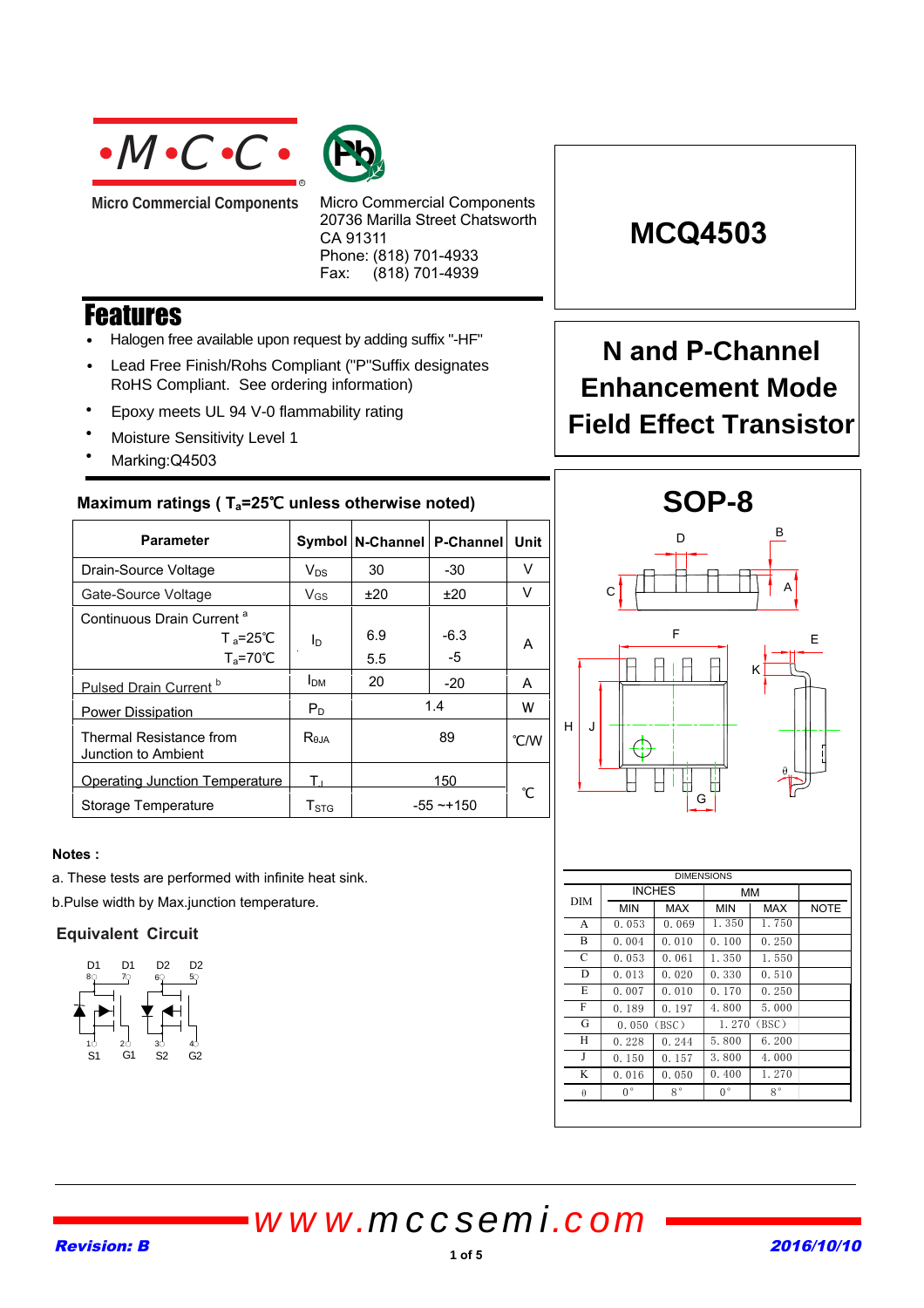

**Micro Commercial Components** 

## **Electrical characteristics (T<sub>a</sub>=25<sup>°</sup>C unless otherwise noted)**

| <b>Parameter</b>                          | Symbol            | <b>Test Condition</b>                                             |         | Min          | <b>Typ</b>     | <b>Max</b>   | <b>Units</b> |  |
|-------------------------------------------|-------------------|-------------------------------------------------------------------|---------|--------------|----------------|--------------|--------------|--|
| <b>Static</b>                             |                   |                                                                   |         |              |                |              |              |  |
| Drain-source breakdown voltage            | $V_{(BR)DSS}$     | $V_{GS} = 0$ , lp = 250 $\mu$ A                                   | $N$ -Ch | 30           |                |              | $\vee$       |  |
|                                           |                   | $V_{GS} = 0$ , I <sub>D</sub> = -250 $\mu$ A                      | P-Ch    | $-30$        |                |              |              |  |
| Gate-threshold voltage                    | $V$ GS(th)        | $V_{DS} = V_{GS}$ , I <sub>D</sub> = 250 $\mu$ A                  | N-Ch    | $\mathbf{1}$ | 1.5            | 3            | $\vee$       |  |
|                                           |                   | $V_{DS} = V_{GS}$ , ID =-250µA                                    | P-Ch    | $-1$         | $-1.7$         | $-3$         |              |  |
| Gate-body leakage                         | <b>I</b> GSS      | $V_{DS} = 0V$ , $V_{GS} = \pm 20V$                                | N-Ch    |              |                |              | nA           |  |
|                                           |                   |                                                                   | P-Ch    |              |                | ±100         |              |  |
| Zero gate voltage drain current           | $I_{DSS}$         | $V_{DS} = 30V$ , $V_{GS} = 0V$                                    | N-Ch    |              |                | $\mathbf{1}$ | μA           |  |
|                                           |                   | $V_{DS} = -30V$ , $V_{GS} = 0V$                                   | P-Ch    |              |                | $-1$         |              |  |
|                                           |                   | $V$ GS = 10V, ID = 6A                                             | N-Ch    |              | 10             | 28           |              |  |
| Drain-source on-resistance <sup>c</sup>   |                   | $V$ GS =-10V, lp =-6A                                             | P-Ch    |              | 16             | 36           |              |  |
|                                           | $R_{DS(on)}$      | $V$ GS = 4.5V, ID = 4A                                            | N-Ch    |              | 14             | 42           | $m\Omega$    |  |
|                                           |                   | $V$ GS =-4.5V, ID =-4A                                            | P-Ch    |              | 25             | 55           |              |  |
|                                           |                   | $V_{DS} = 10V$ , $I_D = 6A$                                       | N-Ch    | 4            |                |              | $\mathbf S$  |  |
| Forward transconductance                  | $g_{\mathsf{fs}}$ | $V_{DS} = -10V$ , $I_D = -6A$                                     | P-Ch    |              |                |              |              |  |
| Diode forward voltage <sup>c</sup>        |                   | $IS=1.7A, VGS=0V$                                                 | N-Ch    |              |                | 1.2          | $\vee$       |  |
|                                           | $V_{SD}$          | $I_S = -1.7A, V_{GS} = 0V$                                        | P-Ch    |              |                | $-1.2$       |              |  |
| <b>Dynamic</b>                            |                   |                                                                   |         |              |                |              |              |  |
| Total gate charge <sup>c</sup>            |                   |                                                                   | N-Ch    |              |                | 13.5         |              |  |
| $Q_g$                                     |                   | N-Channel                                                         | P-Ch    |              |                | 20           |              |  |
| Gate-source charge <sup>d</sup>           | $Q_{gs}$          | N-Ch<br>$V_{DS} = 24V$ , $V_{GS} = 4.5V$ , $I_D = 6A$             |         |              | 1.4            |              | nC           |  |
|                                           |                   | P-Channel                                                         | P-Ch    |              | 2              |              |              |  |
| Gate-drain charge <sup>d</sup>            | $Q_{gd}$          | $V_{DS} = -24V$ , $V_{GS} = -4.5V$ , $I_D = -6A$<br>N-Ch          |         |              | 4.7            |              |              |  |
|                                           |                   |                                                                   | P-Ch    |              | $\overline{7}$ |              |              |  |
| Turn-on delay time <sup>c</sup>           | $td_{(on)}$       |                                                                   | N-Ch    |              | 5              |              |              |  |
|                                           |                   | N-Channel                                                         | P-Ch    |              | 8              |              | ns           |  |
| Rise time <sup>d</sup><br>$t_{\rm r}$     |                   | $V_{DS}$ =20V, R <sub>D</sub> =20Ω, I <sub>D</sub> =1A,           | $N$ -Ch |              | 8              |              |              |  |
|                                           |                   | $V_{GS}$ =10V, R <sub>G</sub> =3.3 $\Omega$                       | P-Ch    |              | $\overline{7}$ |              |              |  |
| Turn-off delay time <sup>d</sup>          | $t_{d(off)}$      | P-Channel                                                         | N-Ch    |              | 18.5           |              |              |  |
|                                           |                   | $V_{DS}$ =-15V, R <sub>D</sub> =15Ω, I <sub>D</sub> =-1A,<br>P-Ch |         |              | 34             |              |              |  |
| Fall time <sup>d</sup>                    | tf                | $V_{GS}$ =-10V, R <sub>G</sub> =3.3 $\Omega$                      | $N$ -Ch |              | 9              |              |              |  |
|                                           |                   |                                                                   | P-Ch    |              | 26             |              |              |  |
| Input Capacitance <sup>d</sup>            |                   | $C_{\text{iss}}$                                                  | $N$ -Ch |              |                | 770          |              |  |
|                                           |                   | P-Ch<br>N-Channel                                                 |         |              |                | 1380         |              |  |
| Output Capacitance <sup>d</sup>           |                   | $V_{DS}$ =25V, VGs =0V, f =1MHz                                   | N-Ch    |              | 80             |              |              |  |
|                                           | $C_{\rm oss}$     | P-Channel                                                         | P-Ch    |              | 150            |              | pF           |  |
| Reverse Transfer Capacitance <sup>d</sup> |                   | $V_{DS}$ =-25V, VGS = 0V, f = 1MHz                                | $N$ -Ch |              | 75             |              |              |  |
|                                           | C <sub>rss</sub>  |                                                                   | P-Ch    |              | 140            |              |              |  |

#### **Notes :**

c. Pulse Test : Pulse width≤300µs, duty cycle ≤2%.

d. Guaranteed by design, not subject to production testing.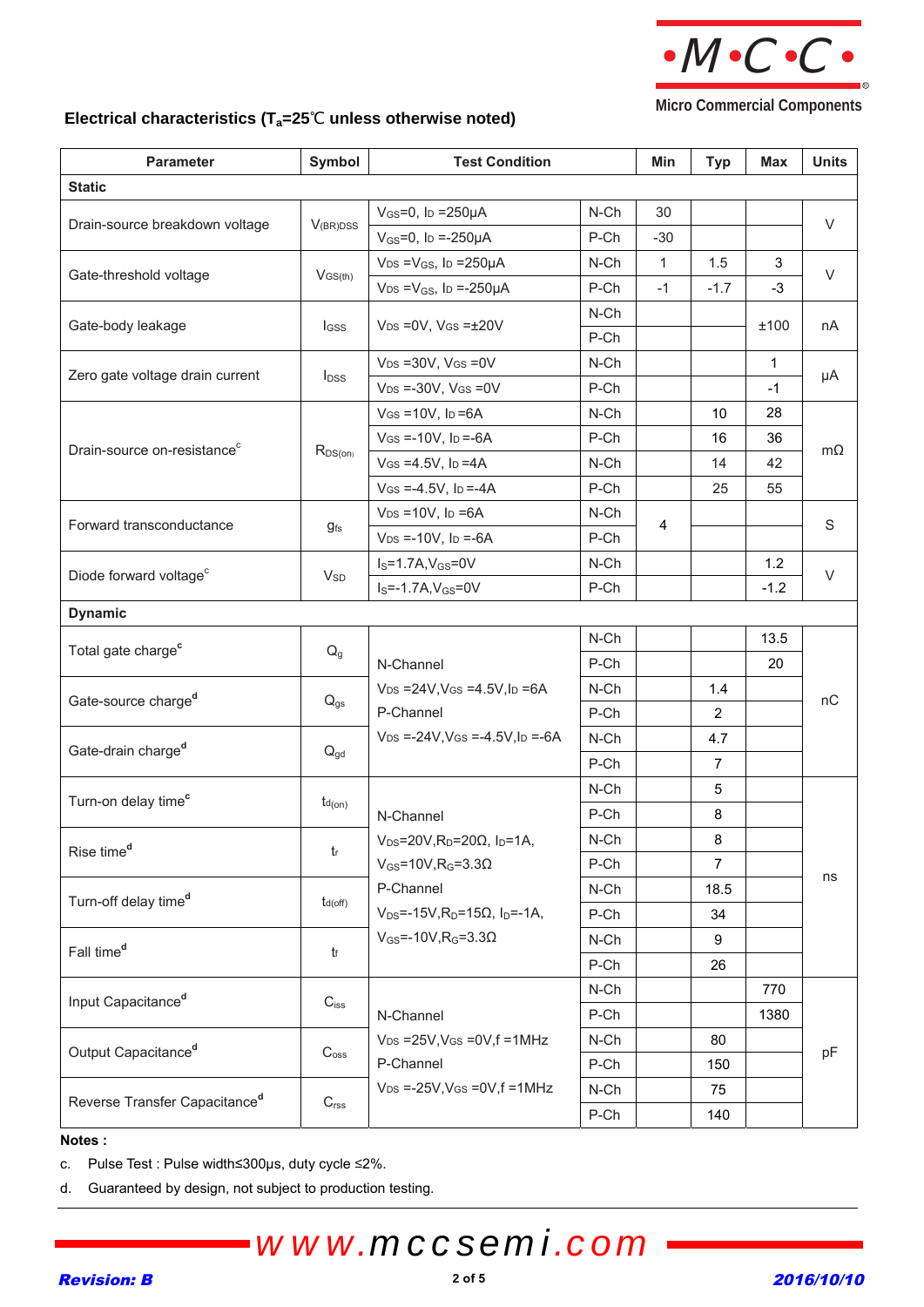

## **Typical Characteristics**

### **Micro Commercial Components**

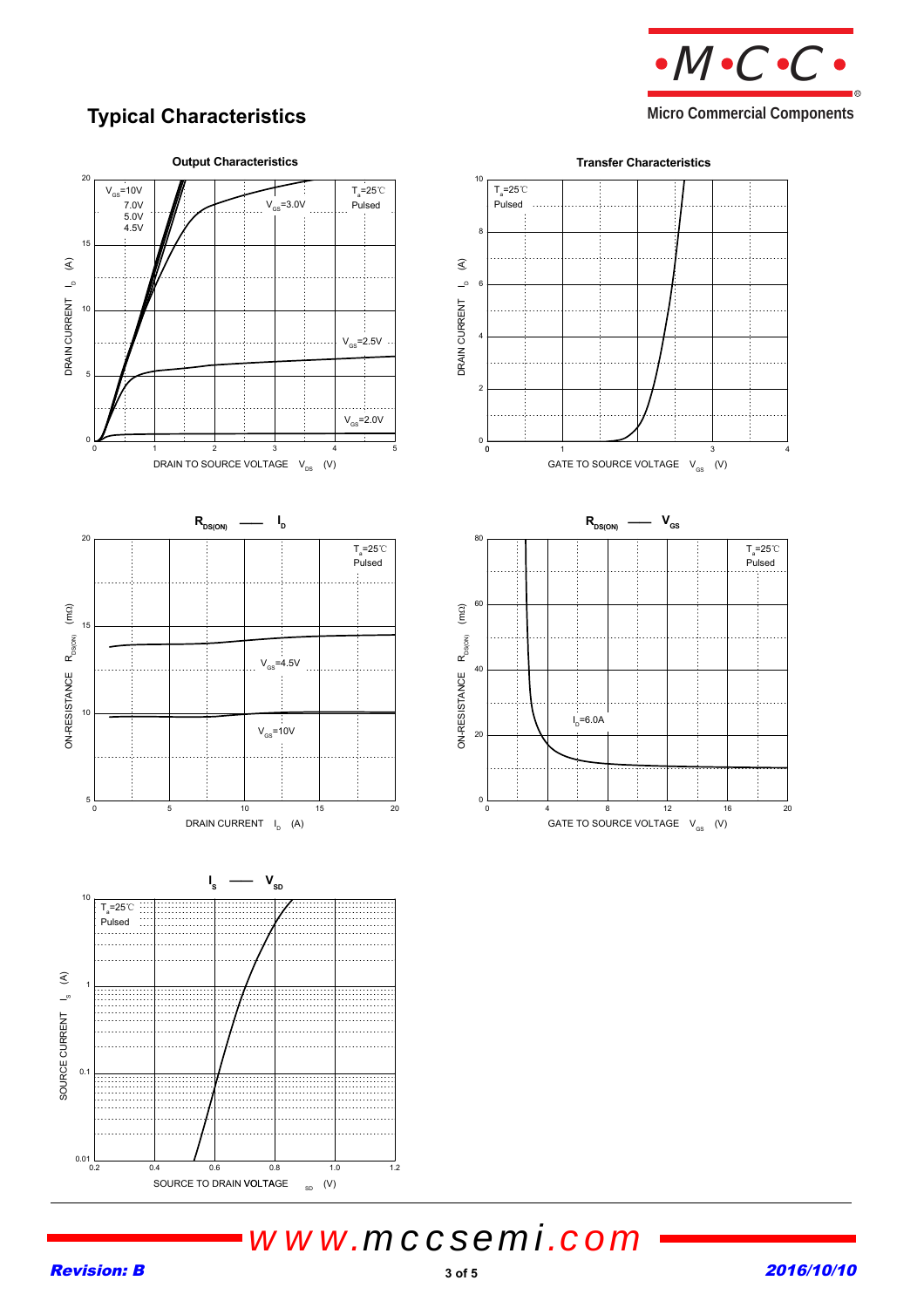

**Micro Commercial Components** 

## **Typical Characteristics**